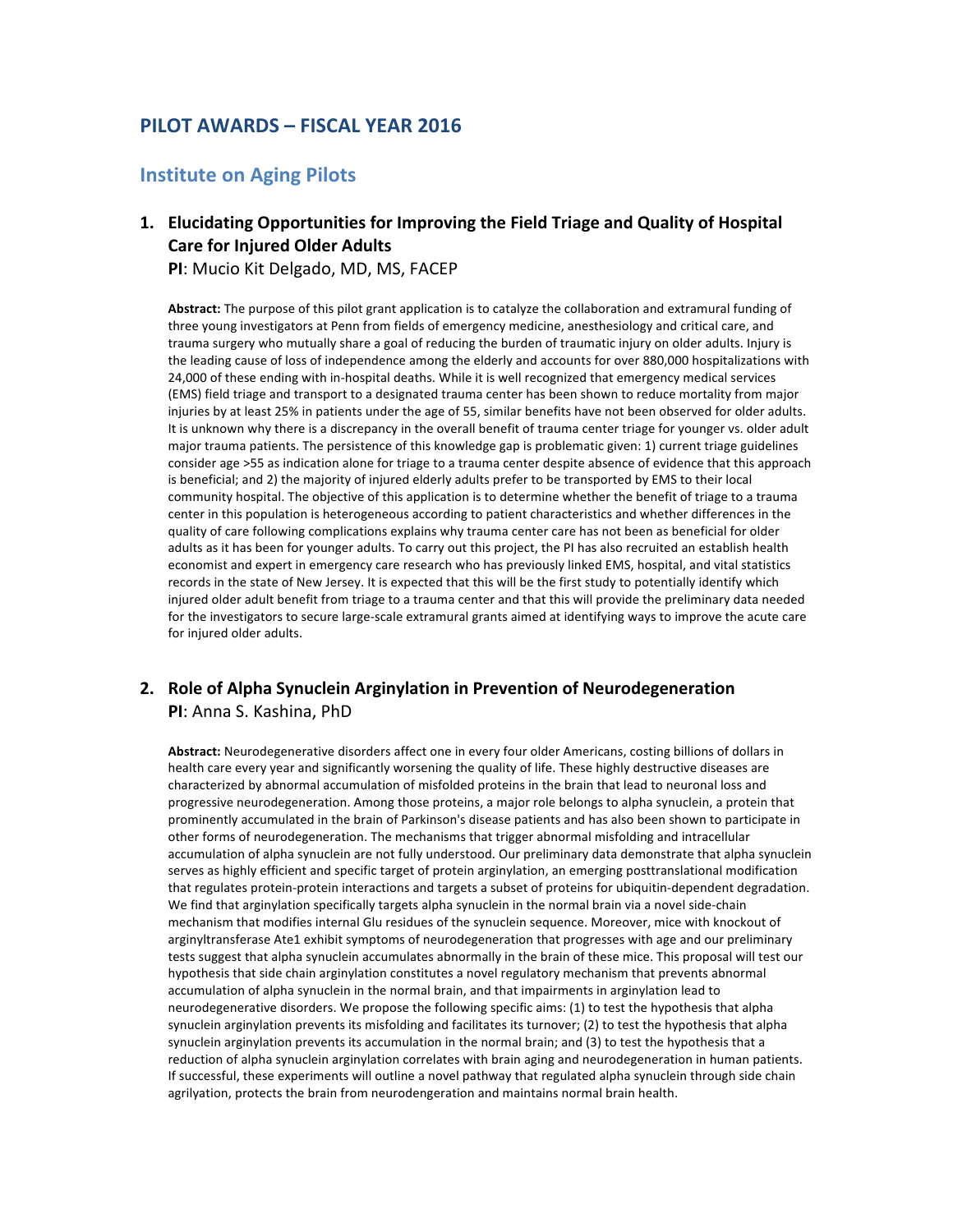#### **3. Role of HYPK Protein in Huntington's Disease PI:** Ronen Marmorstein, PhD

Abstract: The goal of this project is to determine the molecular role of the HYPK protein in Huntington's disease (HD). Huntingtin (Htt) yeast two-hybrid protein K (HYPK) is a subunit of the NatA N-terminal protein acetyltransferase (NAT) complex, one of the six metazoan N-terminal acetyltransferase (NATs) that differ in their substrate specificities and subunit composition. NatA acetylates N-terminal Ser, Ala, Thr, Val and Gly residues and contains three protein subunits, the Naa10p catalytic subunit, and two regulatory subunits, Naa15p and HYPK. The molecular role of HYPK in the NatA complex is unclear, although HYPK interacts with Htt and diminishes Htt polyglutamine aggregation associated with the pathogenesis of HD1,2. The N-terminus of Htt contains the sequence ATL, suggesting that Htt is a NatA substrate. However, the involvement of NatA and HYPK in HD has not yet been explored. We hypothesize that the binding of HYPK to NatA modulates the N-terminal acetylation of Htt, thus implicating both NatA and HYPK in the pathophysiology of HD. Consistent with this hypothesis, knockdown of either the Naa10p catalytic subunit of NatA or HYPK in HeLa cells leads to an increase in Htt aggregation. We propose to test this hypothesis through the following specific aims: (1) Determine the molecular role of HYPK in NatA-neduated acetylation of Htt, and (2) Characterize the aggregation properties of Htt as a function of NatA acetylation. These studies will represent the first model where N-terminal acetylation reduces protein aggregation for neurodegenerative disease resistance and will provide novel avenues for treating HD and possibly other protein misfolding neurodegenerative disorders.

#### 4. Neural Correlates of Cognitive Fatigue and Blue Light Treatment in Older Adults **PI:** Hengyi Rao, PhD

Abstract: Fatigue is a common neuropsychiatric complaint and can be defined as difficulty initiating or sustaining voluntary physical, mental, and social activities. Older people suffer significantly more from fatigue symptoms than younger individuals, yet both the neural basis for fatigue and the mechanisms of action of anti-fatigue treatments remain poorly understood. Using functional magnetic resonance imaging (fMRI), we have successfully examines the neural correlates of fatigue in healthy adults (age between 21-50 years) after prolonged cognitive workload and/or sleep loss. Our data demonstrates that fatigue may be associated with altered resting brain function in the default mode network (DMN), thalamus, and fronto-parietal attention network. However, it remains unknown if fatigue will affect the aged brain in the same manner. Therefore, this project aims to collect pilot data to further examine the neural correlates of cognitive fatigue in n=12 cognitively intact older adults (age >= 65 years). We also propose to evaluate the efficacy of blue light, a stimulus that signals circadian daytime, for reducing fatigue and enhancing brain function. We hypothesis that cognitive fatigue will be associated with reduced resting brain function in the DMN, thalamus, and fronto-parietal attention network in older adults, while blue light therapy will reduce fatigue symptoms by mitigating the brain function changes in these networks. We primarily seek funding to cover the cost for MRI scans as well as partial salary support for the PI and a postdoctoral researcher who will carry out the proposed work. This multidisciplinary project t will help the early career PI who seeks to enter research fields on aging with his expertise in functional brain imaging, sleep, and fatigue research. This project is expected to yield key preliminary data for future NIH/NIA grant applications examining the neural bases underlying fatigue and its therapy in healthy older individuals as well as in those suffering from neurodegenerative disorders.

## **5.** Regeneration of the Intervertebral Disc using Notochord-Derived Cells and **Mesenchymal Stem Cells**

**PI:** Lachlan J. Smith, PhD

Abstract: Lumbar intervertebral disc degeneration, a condition ubiquitous amongst the aging population, is a cascade of cellular, structural and mechanical changes that is strongly implicated as a cause of low back pain. There is a critical need for new therapies for disc degeneration that both alleviate painful symptoms, and restore disc structure and mechanical function by directly addressing the underlying biological causes. One area of active research is to use stem cell based therapies, such as MSCs, to regenerate the central nucleus pulposus (NP). A central challenge, however, is that unlike cartilage and bone cells, NP cells are derived from the embryonic notochord, not the mesenchyme. The overall objective of this pilot study is to establish the optimal cell phenotype for regeneration of the intervertebral disc using a novel in vivo mouse model. We hypothesize that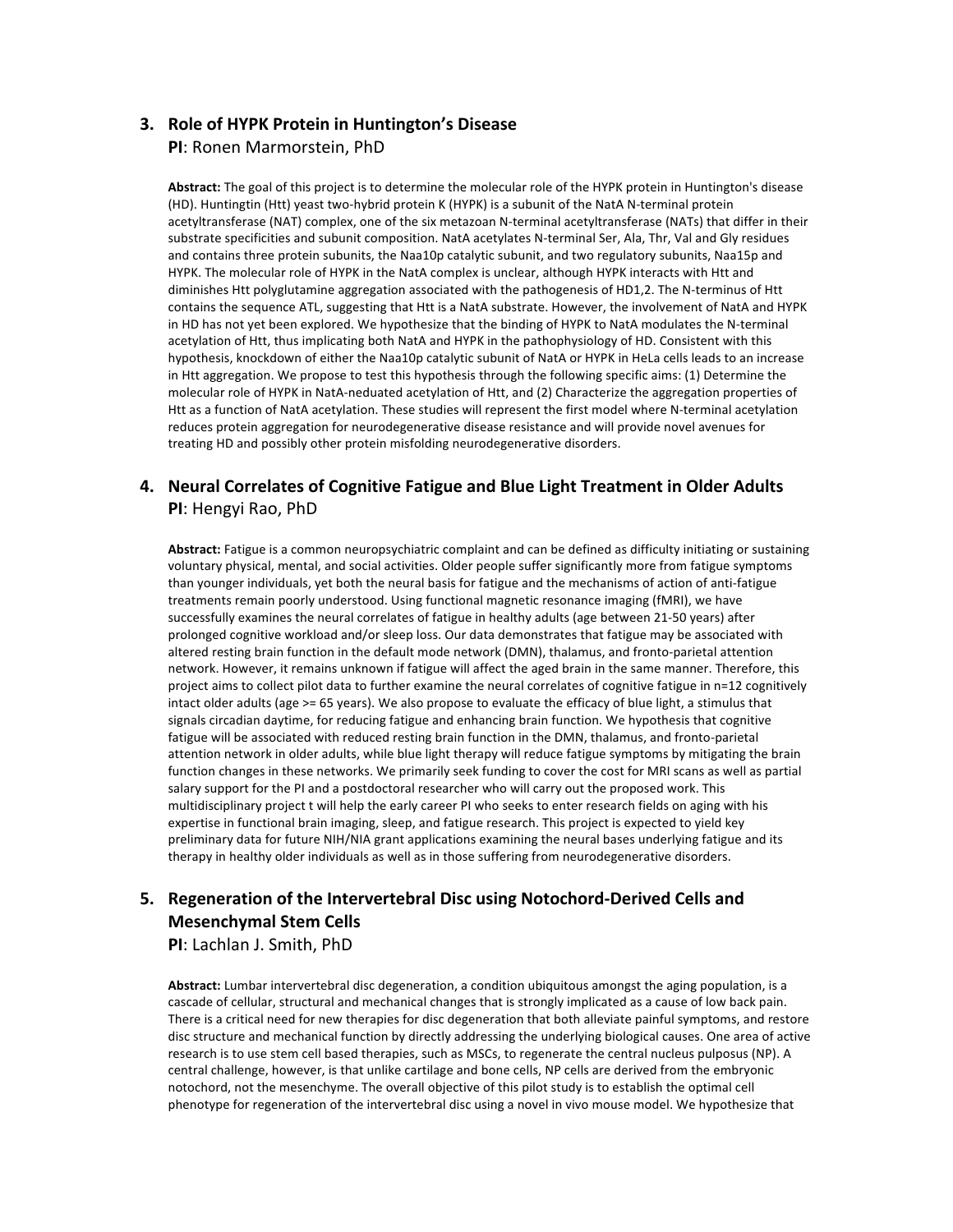notochord-derived cells (NDC's), the embryonic progenitors of NP cells, possess the ideal properties for disc regeneration. Specifically, we hypothesize that NDCs will survive upon delivery to the degenerate disc, differentiate towards an NP cell-like phenotype, and will exhibit enhanced ability to regenerate the disc compared to adult mesenchymal stems cells (MSCs). We propose the following aims: (1) Investigate the survival and phenotypic stability of NDCs in an in vivo mouse model of intervertebral disc degeneration; and (2) Compare the regenerative potential of NDCs from different stages of embryonic development to adult MSCs in an in vivo mouse model of intervertebral disc degeneration. We will use an established mouse caudal disc injury model of degeneration, which recapitulates key characteristics of human disc degeneration. Novel in vivo MRI and fluorescent optical imaging will be used to assess disc condition, and cell survival and migration, respectively. Regenerative effects of injected cells will be assessed post mortem in terms of disc composition, mechanical function, degeneration grade and expression of key matrix and phenotypic markers. The results of this pilot study will establish the ideal cell characteristics for intevertebral disc regeneration. Our ultimate goal is to recapitulate these characteristics using translationally appropriate cells such as MCSs or IPSCs.

#### **6. Transcription Errors in Age-related Neurodegenerative Diseases PI:** Marc Vermulst, PhD

Abstract: Transcription is required for every biological process inside a cell. Although most transcripts are generated faithfully from their DNA template, errors do occur form time to time. How these errors affect cellular function is unknown. To answer this question, we monitored yeast cells that were genetically engineered to display error-prone transcription. To our surprise, we discovered that these cells suffer from a profound loss in proteostasis, which sensitizes them to the expression of genes that are associated with protein-folding diseases in humans. For example, transcription errors accelerated the aggregation of a peptide that is implicated in Alzheimer's disease (A-beta 1-42), amyotrophic lateral sclerosis (TDP-43), and Huntington's disease (Htt103). We further discovered that the error rate of transcription increases with age in yeast, suggesting that transcription errors reduce proteostasis particularly in aging cells. Together, these results suggest that transcription errors represent a novel, basic biological process that exacerbates cellular aging and disease. To determine the importance of these findings for human aging and disease, it will be important to repeat these experiments in human cells. We propose to do this using human cell lines that are genetically engineered to display error prone transcription. We will then use these cells to determine the effect of transcription errors on the toxicity and aggregation of proteins associated with age-related neurodegenerative diseases. These experiments have the potential to identify a novel, mechanistic link between aging and disease, and greatly enhance our understanding of age-related pathology.

# **Penn Alzheimer's Disease Core Center (ADCC) Pilots**

## **7.** microRNA Changes in Alzheimer's disease Brain and CSF by Small RNA Sequencing **PI:** Yuk Yee Leung, PhD

Abstract: Alzheimer's disease (AD) affects millions worldwide, yet no effective early diagnosis or therapies are available. Recent discoveries of functional small non-coding RNAs (sncRNAs), especially microRNAs (miRNAs), have greatly increased our understanding of neurodegenerative diseases and their role in AD using blood, cerebrospinal fluid (CSF), or autopsy brain. Most of these however focus on studying a few miRNA targets at a time. With the development of next generation sequencing (NGS) technologies such as small-RNA sequencing (smRNA-seq), we can 1) discover novel sncRNAs; 2) study many classes of sncRNAs at a time; 3) obtain a comprehensive list of putative sncRNAs as possible candidates for AD biomarkers. Results from smRNA-seg on autopsy brains may reflect the neuropathology in AD brains, the gold standard of AD diagnosis. Validation is challenging because postmortem findings should be confirmed in vivo, and CSF is a promising source to meet this requirement. New experimental and bioinformatics approaches are needed for analyzing smRNA-seq data and prioritizing circulating sncRNA candidates for validation.

**Innovation and approach:** We will demonstrate the feasibility of using NGS to find circulating CSF miRNAs and other sncRNAs biomarkers. We have assembled an interdisciplinary collaboration with several labs at UPenn SOM, including Wang (bioinformatics), Schellenberg (AD Genetics), CNDR/PMC (clinical and molecular pathology of AD), Gregory (RNA) and NGSC (sequencing). The specific aims are: